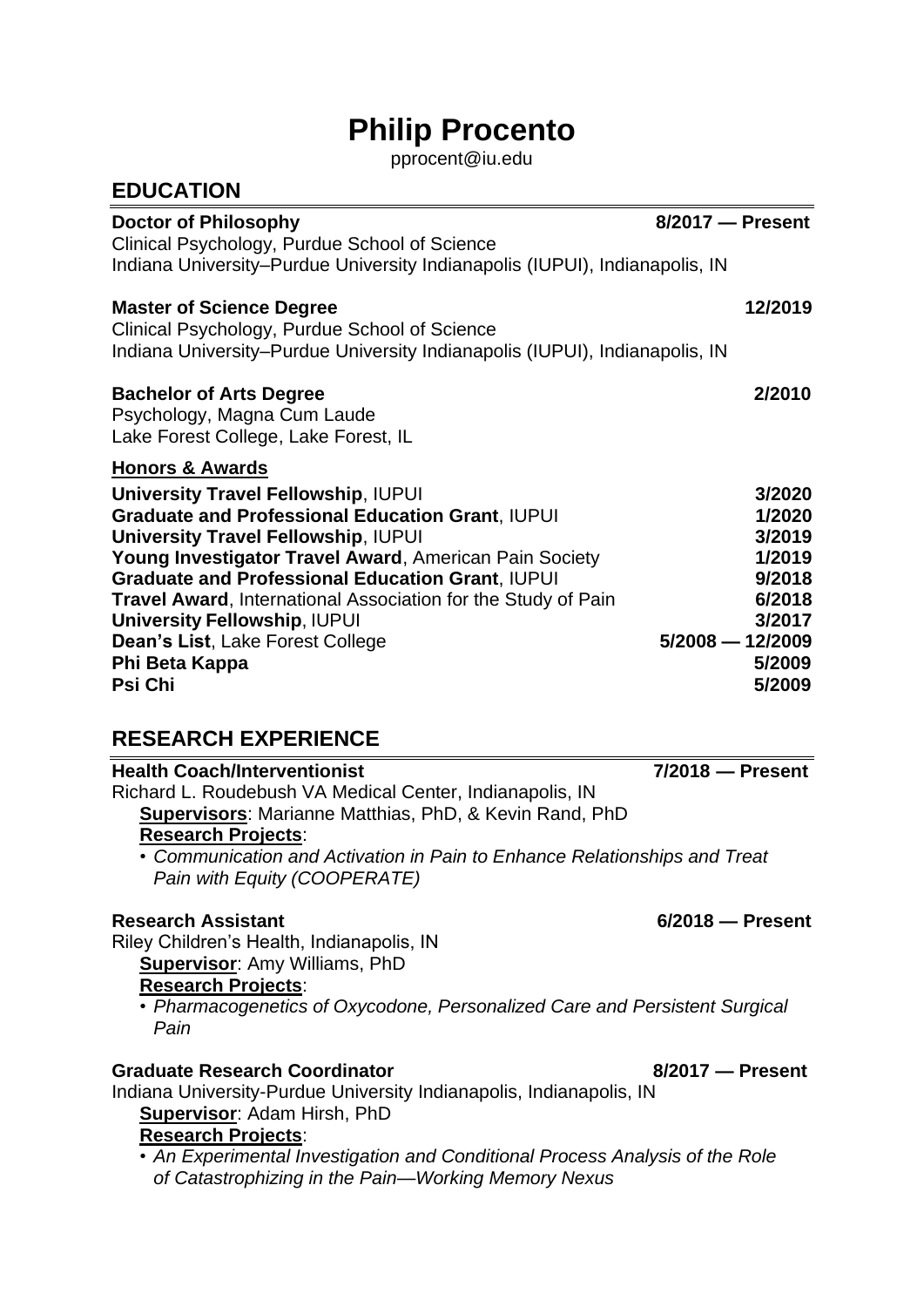#### **Research Coordinator 7/2014 — 8/2017**

Captain James A. Lovell Federal Health Care Center, Great Lakes, IL

**Supervisor**: Christopher Udell, PhD

### **Research Projects**:

• *Mindfulness for Pain Program*

• *Swimming Augmentation Group*

# **PUBLICATIONS**

Udell, C. J., Ruddy, J. L., & **Procento, P. M.** (2018). Effectiveness of Acceptance and Commitment Therapy in Increasing Resilience and Reducing Attrition of Injured US Navy Recruits. *Military Medicine*. doi:10.1093/milmed/usx109

# **POSTERS & PRESENTATIONS**

- **Procento, P.** & Hirsh, A. (2020, August). *Pain and Working Memory Dysfunction: The Moderating Effects of Rumination, Magnification, and Helplessness Cognitions.* Accepted as a poster presentation at the 18th World Congress on Pain in Amsterdam, The Netherlands. Conference rescheduled for June 2021 due to COVID-19.
- **Procento, P.** & Hirsh, A. (2020, March). *Pain and Working Memory Deficits: The Mediating and Moderating Role of Pain Catastrophizing.* Accepted as a poster presentation at the 78th Annual Meeting of the American Psychosomatic Society, Long Beach, CA. Conference cancelled due to COVID-19.
- **Procento, P.**, Miller, M., Anastas, T., Hollingshead, N., & Hirsh, A. (April, 2019). *Sex Differences in Providers' Pain Treatment Recommendations: The Role of Perceived Exaggeration.* Poster presented at the 2019 American Pain Society Scientific Meeting in Milwaukee, WI.
- **Procento, P.**, Miller, M., Anastas, T., Hollingshead, N., Carnell, S., Lok, B., & Hirsh, A. (September, 2018). *Perceived exaggeration mediates the relationships of patient race and SES with provider opioid recommendations in chronic pain.* Poster presented at the 17th World Congress on Pain in Boston, MA.

# **CLINICAL EXPERIENCE**

### **Doctoral Practicum Trainee 6/2020 — Present**

Riley Hospital for Children Pediatric Pain Clinic, Indianapolis, IN **Setting**: Outpatient Pediatric Medical Clinic **Supervisor**: Amy Williams, PhD, HSPP **Responsibilities**: • Conduct clinical interviews with new patients and coordinate care

- interdisciplinary healthcare team
- Provide individual therapy (e.g., CBT) for chronic pain patients.

### **Doctoral Practicum Trainee 8/2019 — 3/2020**

Richard L. Roudebush VA Medical Center, Indianapolis, IN **Setting: Outpatient Integrated Primary Care Clinic**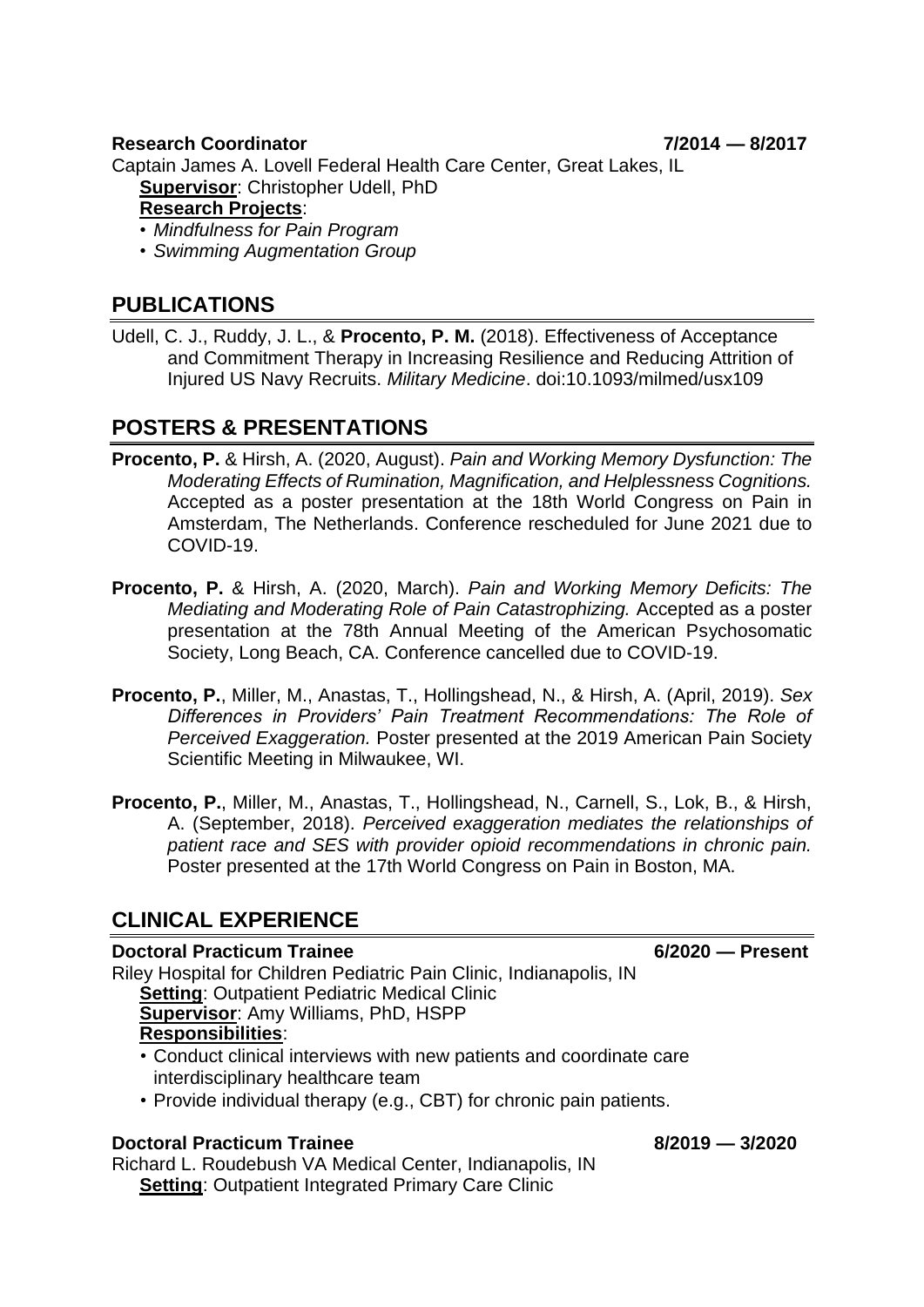### **Supervisor**: Ruth Viehoff, PsyD, HSPP **Responsibilities**:

- Provided consultation to primary care physicians and other medical staff
- Conducted clinical interviews for new patients
- Provided individual therapy to primary care patients presenting with behavioral medicine issues, including chronic pain, treatment adherence, diabetes management, sleep problems, grief, trauma, anxiety, and depression

### **Health Coach/Interventionist 7/2018 — Present**

Richard L. Roudebush VA Medical Center, Indianapolis, IN **Supervisors**: Marianne Matthias, PhD, & Kevin Rand, PhD **Responsibilities**:

• Conducted individual coaching sessions for Black veterans with chronic pain to increase patient activation & communication self-efficacy, and improve pain intensity & interference and overall psychological functioning

### **Doctoral Practicum Trainee 5/2018 — 7/2019**

Indiana University Health — Neuropsychology Clinic, Indianapolis, IN **Setting: Outpatient Neuropsychology Clinic** 

**Supervisor**: Dan Rexroth, PsyD, HSPP **Responsibilities**:

- Conducted structured clinical interviews with patients and family members.
- Administered and scored neuropsychological testing of memory, learning, attention, mood, and personality
- Wrote integrated reports for referring providers and patients
- Provided feedback to patients and family members based on neuropsychological assessments

### **Psychiatric Technician 19/2012 – 8/2017**

Captain James A. Lovell Federal Health Care Center, Great Lakes, IL **Setting**: Outpatient Mental Health Clinic

**Supervisor**: Julie Ruddy, PsyD **Responsibilities**:

- Conducted structured intake interviews of US Navy recruit patients
- Administered and scored neuropsychological assessments of cognitive function, mood, and personality
- Trained other technicians to administer and score neuropsychological tests and
- other measures
- Implemented a psychological resiliency psychoeducational program and trained other staff as instructors
- Co-facilitated other psychoeducational and intervention groups

# **ASSESSMENTS ADMINISTERED**

Beck Anxiety Inventory Beck Depression Inventory II Behavior Rating Inventory of Executive Function, Adult Boston Naming Test California Verbal Learning Test II Category Fluency Task CERAD Clinical and Neuropsychological Assessment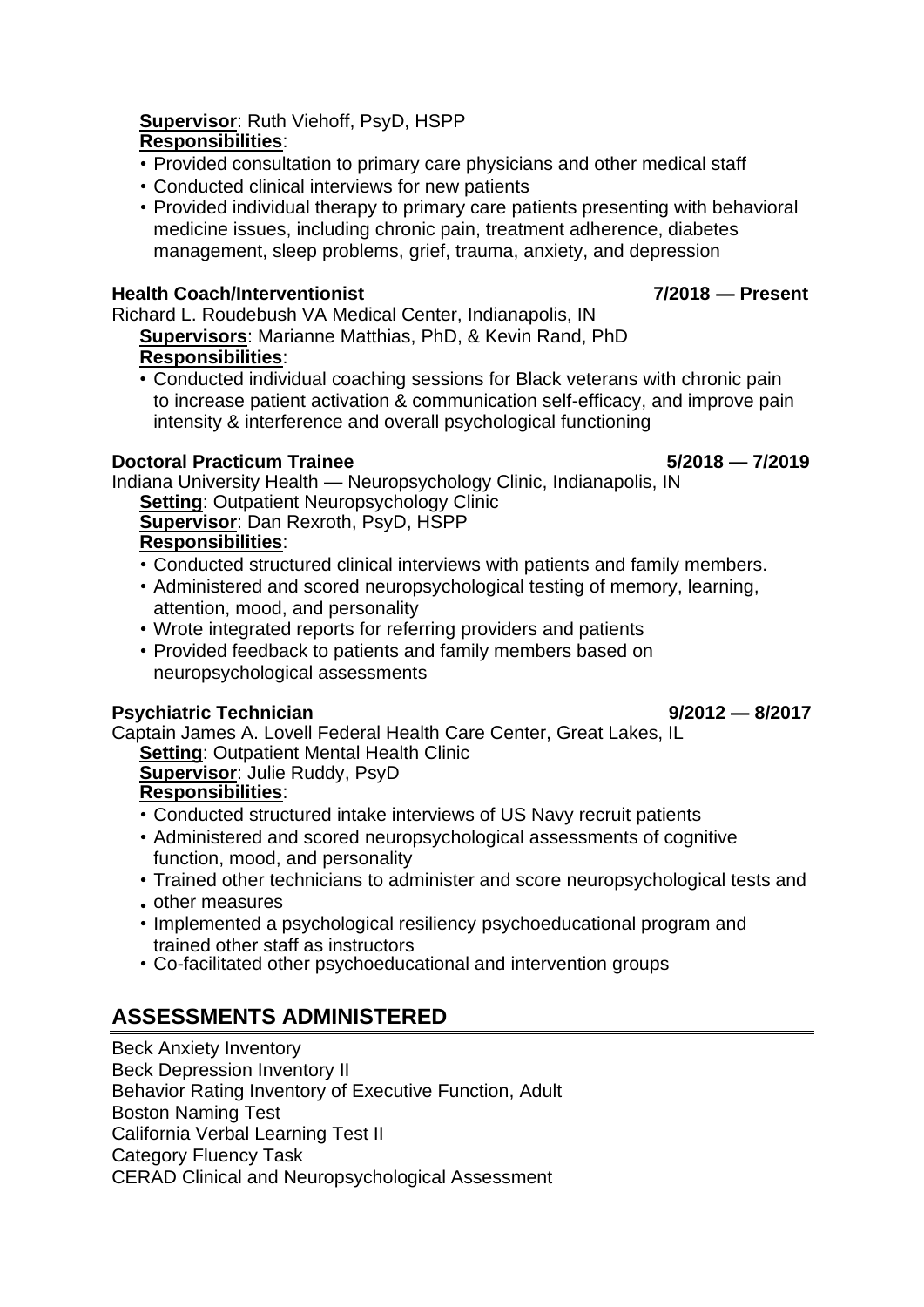Conners' Continuous Performance Test III Controlled Oral Word Association Test Finger-Tapping Test Generalized Anxiety Disorder 7-item Scale Geriatric Depression Scale Grip Strength Test Grooved Pegboard Test Injustice Experience Questionnaire Judgement of Line Orientation Test Mini Mental Status Exam Minnesota Multiphasic Personality Inventory-2 Montreal Cognitive Assessment Pain Catastrophizing Scale Pain Drawing Patient Health Questionnaire 9 PTSD Checklist for DSM-5 Repeatable Battery for the Assessment of Neuropsychological Status Rey Auditory Verbal Learning Test Rey–Osterrieth Complex Figure Test Stroop Color-Word Test Test of Memory Malingering Trail Making A & B Wechsler Adult Memory Scale-IV Wechsler Adult Intelligence Scale-IV Wechsler Individual Achievement Test-III Wechsler Test of Adult Reading Wisconsin Card Sorting Test Word Memory Test

# **TEACHING EXPERIENCE**

**Teaching Assistant 8/2020 — Present** Department of Psychology, Indiana University-Purdue University Indianapolis, Indianapolis, IN • Graduate Statistics

Department of Psychology, Indiana University-Purdue University Indianapolis, Indianapolis, IN

• Lifespan Development

### **Teaching Assistant 5/2020 — 8/2020**

Department of Psychology, Indiana University-Purdue University Indianapolis, Indianapolis, IN

• Introduction to Psychology

### **Teaching Assistant 1/2020 — 5/2020**

Department of Psychology, Indiana University-Purdue University Indianapolis, Indianapolis, IN

• Health Psychology

**Teaching Assistant 8/2020 — Present**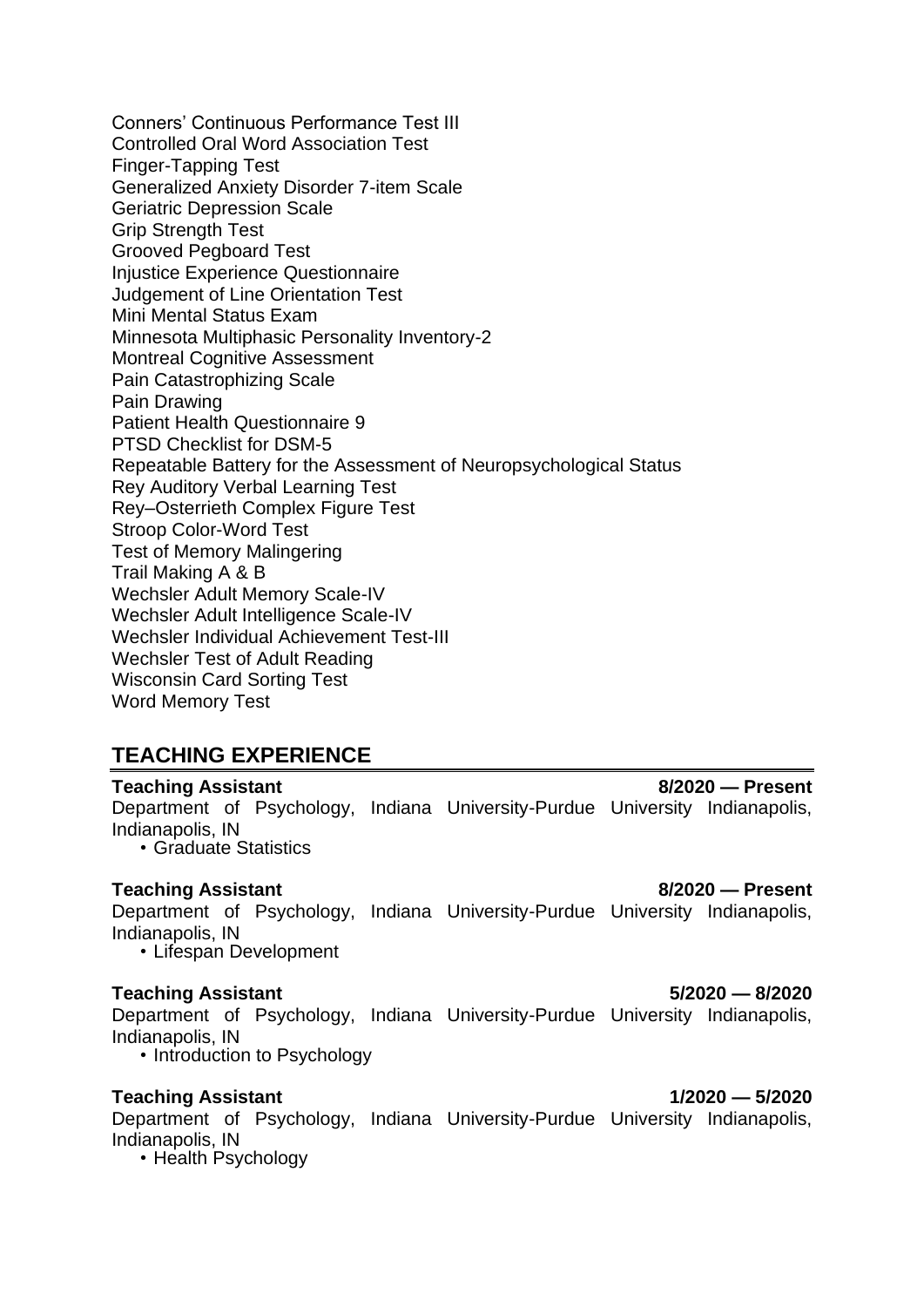# • Health Psychology **Teaching Assistant 8/2019 — 12/2019** Department of Psychology, Indiana University-Purdue University Indianapolis, Indianapolis, IN • Theories of Personality **Teaching Assistant 6/2019 — 8/2019**

Department of Psychology, Indiana University-Purdue University Indianapolis, Indianapolis, IN

• Ethics and Diversity in Psychology

### **Teaching Assistant 5/2019 — 8/2019**

Department of Psychology, Indiana University-Purdue University Indianapolis, Indianapolis, IN

• Social Psychology

Department of Psychology, Indiana University-Purdue University Indianapolis, Indianapolis, IN

• Statistics Laboratory

Department of Psychology, Indiana University-Purdue University Indianapolis, Indianapolis, IN • Statistics Laboratory

### **Teaching Assistant 8/2018 — 5/2019**

Department of Psychology, Indiana University-Purdue University Indianapolis, Indianapolis, IN

# **PROFESSIONAL MEMBERSHIPS**

| <b>American Psychosomatic Society</b>           | $9/2019$ - Present |
|-------------------------------------------------|--------------------|
| <b>Student Affiliate</b>                        |                    |
| <b>American Pain Society</b>                    | $9/2018$ - Present |
| <b>Student Affiliate</b>                        |                    |
| International Association for the Study of Pain | $3/2018$ - Present |
| <b>Student Affiliate</b>                        |                    |

#### **Teaching Assistant 1/2020 — 5/2020**

Department of Psychology, Indiana University-Purdue University Indianapolis, Indianapolis, IN

• Abnormal Psychology

### **Teaching Assistant 8/2019 — 12/2019**

Department of Psychology, Indiana University-Purdue University Indianapolis, Indianapolis, IN • Statistics

### **Teaching Assistant 8/2019 — 12/2019**

Indianapolis, IN

Department of Psychology, Indiana University-Purdue University Indianapolis,

### **Instructor 1/2019 — 5/2019**

#### **Instructor 8/2018 — 12/2018**